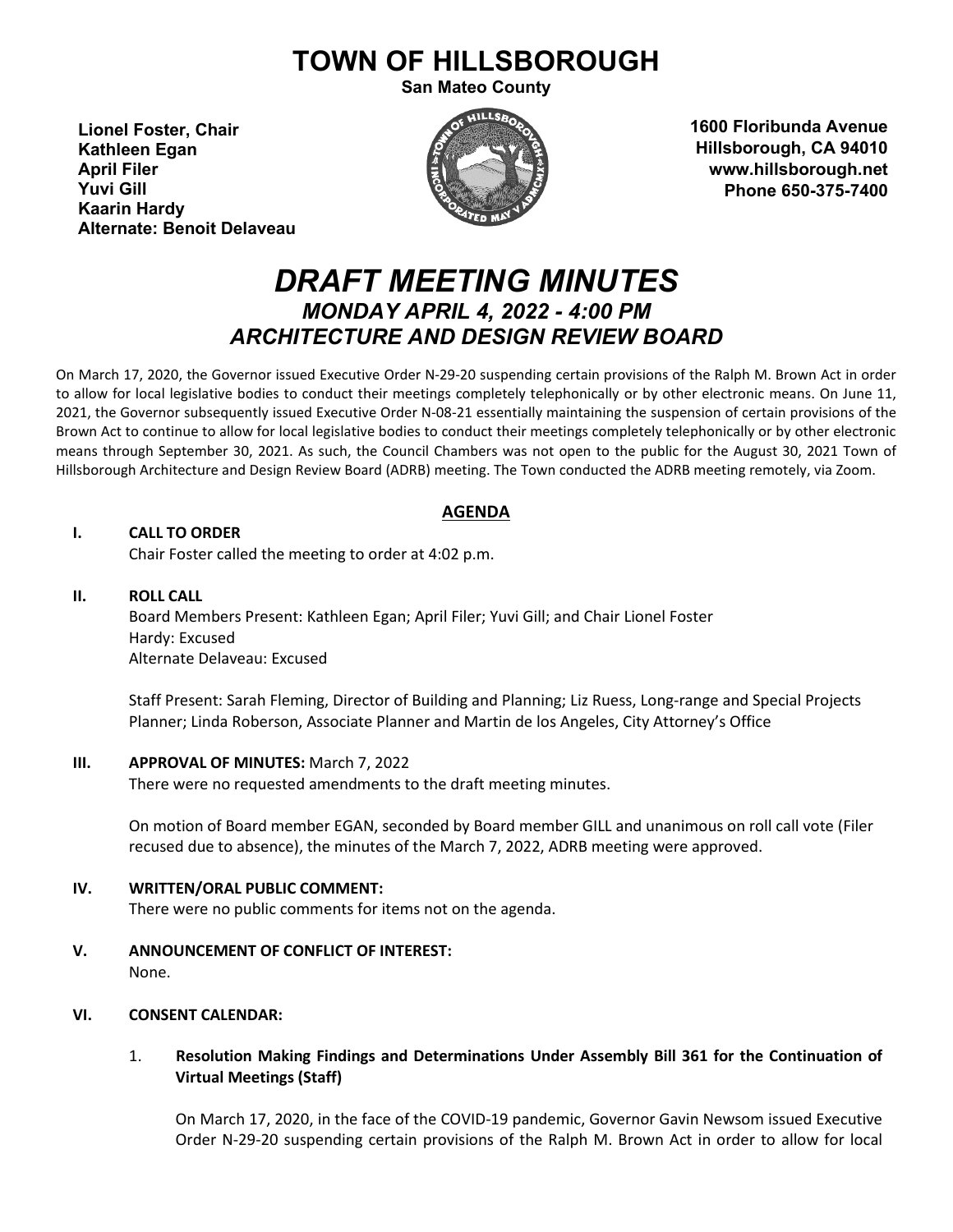Agenda – Architecture and Design Review Board Monday, January 24, 2022 Page 2

> legislative bodies to conduct their meetings completely telephonically or by other electronic means. AB 361 preserves many of the provisions of the earlier executive orders while also adding new requirements to the management of remote and teleconference public meetings in order to better achieve the levels of transparency that the Brown Act demands.

#### 2. **650 Brewer Road (APN: 031-073-030) Steven Voorhis. (Studio Vara)**

Request for design review approval of minor architectural addition. The proposed addition to the ground floor garage and the existing second story, as well as increasing the roof height will result in an increase of 1,029 square feet (16.4 % Floor Area). The proposed revisions include the addition of square footage on the ground floor and on an upper floor that will be visible from the street and therefore require approval by the Architectural Design Review Board.

#### 3. **830 Black Mountain Road (APN: 031-152-080)**

#### **Stuart Francis (Saikley Architects/Larman Garro Landscape Architecture)**

*This project received preliminary review on March 15, 2021, and again on January 24, 2022*

Request for design review approval of a new residence. The proposed new Craftsman style structure is 5,110 square feet on a 22,265 square foot lot (22.9% Floor Area ratio) which will replace an existing Ranch style 4,441 square foot structure with an FAR of 19.9%. As required for new residences, the application includes associated landscape improvements. The proposed scope of work is considered a type A or major project and is therefore subject to ADRB review and approval.

On motion of Board member GILL, seconded by Board member FILER, and unanimous on roll call vote, all proposed consent projects were approved.

#### **VII. FORMAL REVIEW ITEMS:**

#### 4. **635 Pullman Road. (APN: 030-092-080)** Hsu (Elaine Lee Design/Natural Landscapes for California)

*This project received preliminary review on June 7, 2021*

Request for preliminary design review of a new two-story Spanish style residence with a total proposed floor area of approximately 5,410 square feet (23.8% Floor Area) on a 22,735 square foot lot. The proposal includes demolition of the existing Ranch style residence and a full landscape plan. The proposed request is for a new residential structure and therefore subject to ADRB review and approval.

On motion of Board member EGAN, seconded by Board member GILL, and unanimous on roll call vote, the prosed project was conditionally approved, subject to standard conditions of approval and staff review and confirmation that additional front yard landscaping and roof tiles are consistent with the existing Town design guidelines.